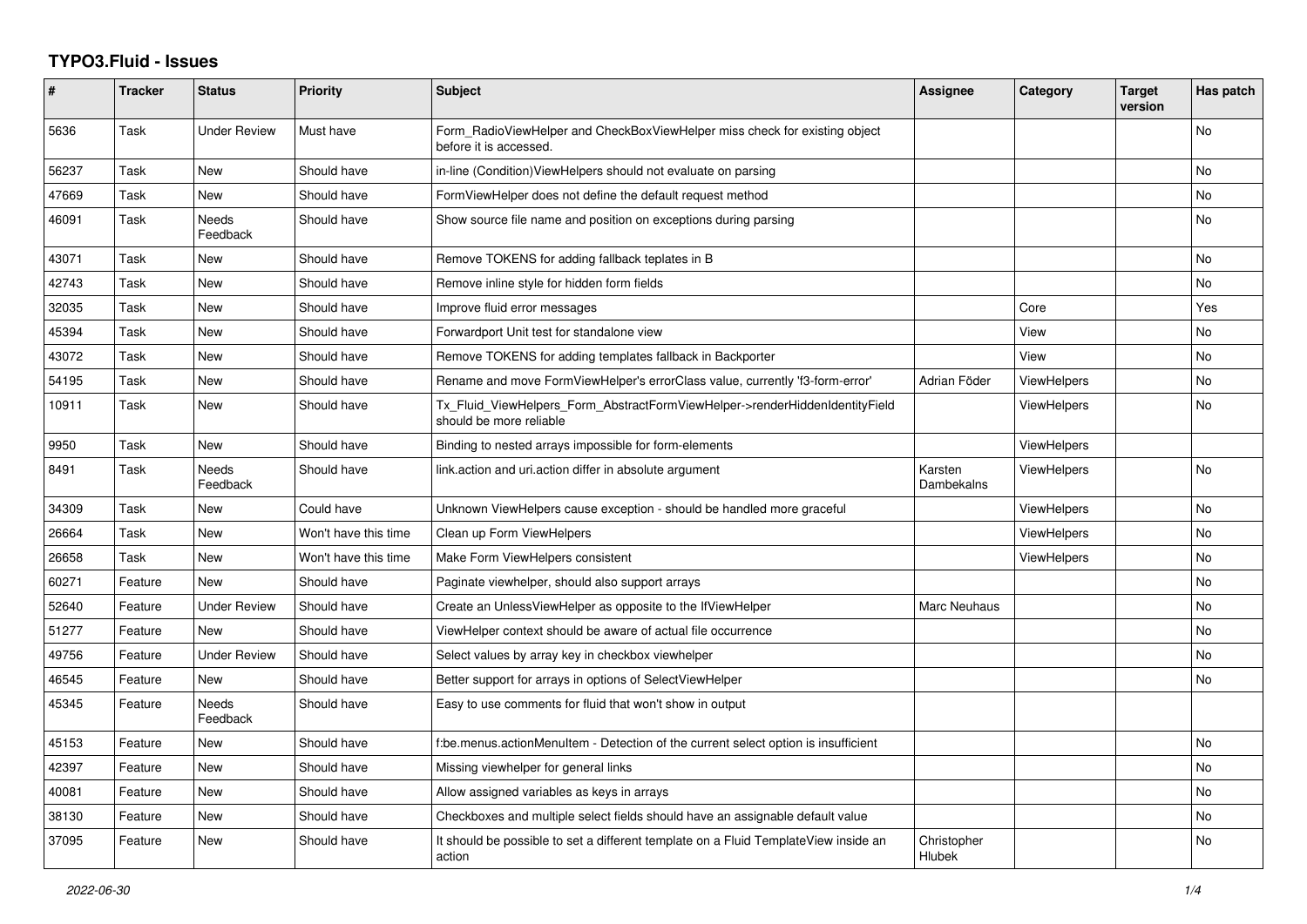| $\sharp$ | <b>Tracker</b> | <b>Status</b>       | <b>Priority</b> | <b>Subject</b>                                                                       | <b>Assignee</b>        | Category    | <b>Target</b><br>version | Has patch |
|----------|----------------|---------------------|-----------------|--------------------------------------------------------------------------------------|------------------------|-------------|--------------------------|-----------|
| 33215    | Feature        | New                 | Should have     | RFC: Dynamic values in ObjectAccess paths                                            |                        |             |                          | No        |
| 9514     | Feature        | New                 | Should have     | Support explicit Array Arguments for ViewHelpers                                     |                        |             |                          |           |
| 3291     | Feature        | Needs<br>Feedback   | Should have     | Cacheable viewhelpers                                                                |                        |             |                          | No        |
| 48355    | Feature        | New                 | Could have      | Assign output of viewhelper to template variable for further processing.             |                        |             |                          |           |
| 36559    | Feature        | New                 | Could have      | New widget progress bar                                                              |                        |             |                          | Yes       |
| 9005     | Feature        | Accepted            | Could have      | Fluid Template Analyzer (FTA)                                                        | Sebastian<br>Kurfuerst |             |                          |           |
| 46257    | Feature        | <b>Under Review</b> | Should have     | Add escape sequence support for Fluid                                                |                        | Core        |                          | No        |
| 33394    | Feature        | Needs<br>Feedback   | Should have     | Logical expression parser for BooleanNode                                            | <b>Tobias Liebig</b>   | Core        |                          | No        |
| 4704     | Feature        | New                 | Should have     | Improve parsing exception messages                                                   |                        | Core        |                          |           |
| 62346    | Feature        | New                 | Could have      | f:comment should have high precende                                                  |                        | Core        | 3.x                      | No        |
| 30555    | Feature        | New                 | Could have      | Make TagBuilder more extensible                                                      |                        | Core        |                          | No        |
| 10472    | Feature        | New                 | Could have      | Fluid Standalone distribution                                                        |                        | Core        |                          | No        |
| 7608     | Feature        | New                 | Could have      | Configurable shorthand/object accessor delimiters                                    |                        | Core        |                          | Yes       |
| 1907     | Feature        | New                 | Could have      | Default values for view helpers based on context                                     |                        | Core        |                          |           |
| 60181    | Feature        | <b>New</b>          | Could have      | Caching mechanism for Fluid Views/Templates                                          |                        | View        |                          | No        |
| 8989     | Feature        | Needs<br>Feedback   | Could have      | Search path for fluid template files                                                 |                        | View        |                          | No        |
| 51100    | Feature        | New                 | Must have       | Links with absolute URI should have the option of URI Scheme                         |                        | ViewHelpers |                          | No        |
| 60003    | Feature        | <b>New</b>          | Should have     | Add required-Attribute to f:form.password                                            |                        | ViewHelpers |                          | No        |
| 43346    | Feature        | <b>Under Review</b> | Should have     | Allow property mapping configuration via template                                    | Karsten<br>Dambekalns  | ViewHelpers | 2.1                      | No        |
| 39936    | Feature        | New                 | Should have     | registerTagAttribute should handle default values                                    |                        | ViewHelpers |                          | No        |
| 36410    | Feature        | <b>New</b>          | Should have     | Allow templates to send arguments back to layout                                     |                        | ViewHelpers |                          | No        |
| 5933     | Feature        | Accepted            | Should have     | Optional section rendering                                                           | Sebastian<br>Kurfuerst | ViewHelpers |                          | No        |
| 3725     | Feature        | New                 | Could have      | <b>CSS Engine</b>                                                                    | Christian Müller       | ViewHelpers |                          | No        |
| 31955    | Feature        | New                 | Should have     | f:uri.widget                                                                         |                        | Widgets     |                          | No        |
| 57885    | Bug            | New                 | Must have       | Inputs are cleared from a second form if the first form produced a vallidation error |                        |             |                          | No        |
| 49038    | Bug            | New                 | Must have       | form.select does not select the first item if prependOptionValue is used             |                        |             |                          | No        |
| 58983    | <b>Bug</b>     | New                 | Should have     | format.date does not respect linebreaks and throws exception                         |                        |             |                          | No        |
| 58921    | <b>Bug</b>     | New                 | Should have     | f:form.* VHs crash if NOT inside f:form but followed by f:form                       |                        |             |                          | No        |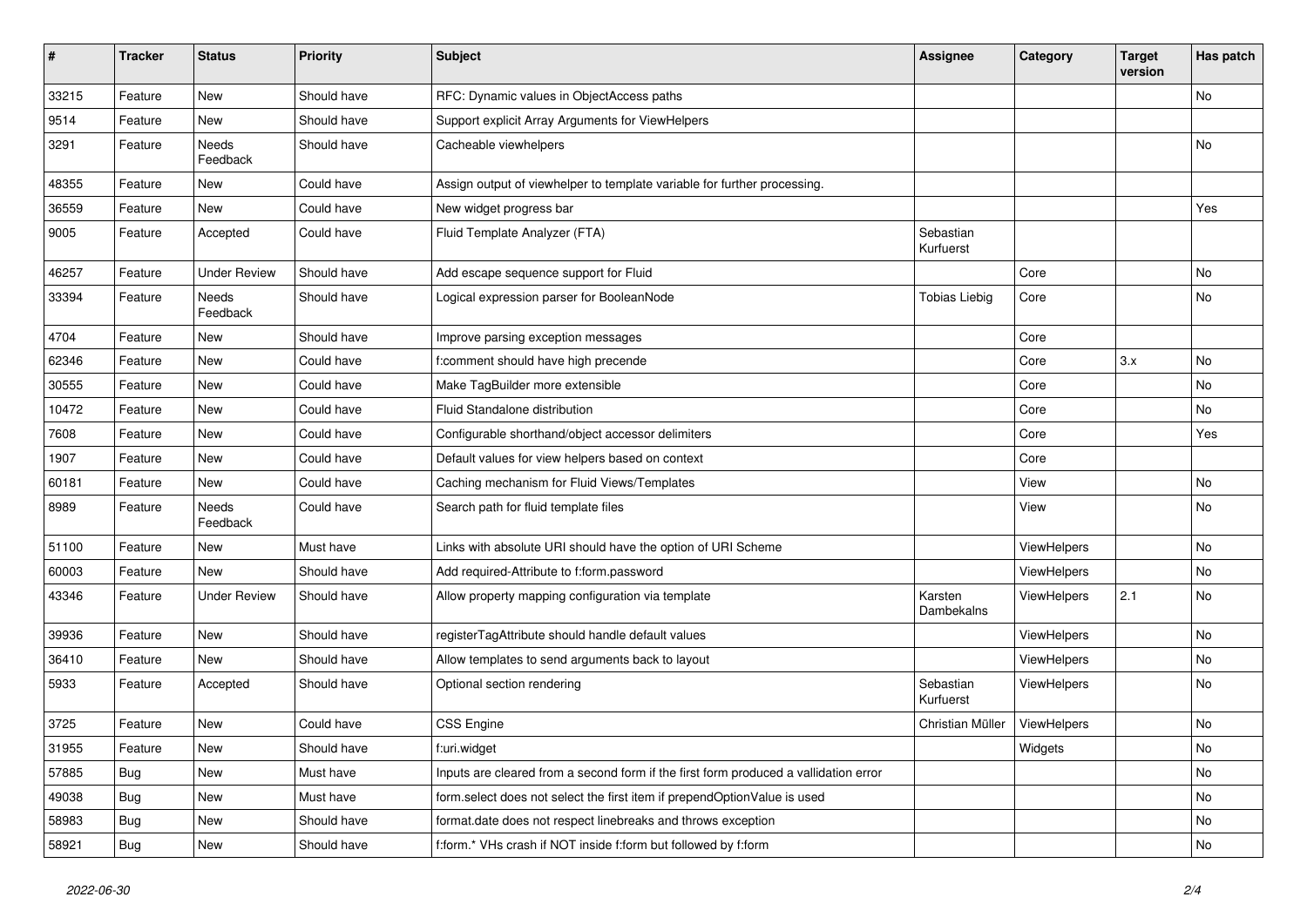| #     | <b>Tracker</b> | <b>Status</b>            | <b>Priority</b> | <b>Subject</b>                                                                                              | Assignee                    | Category           | <b>Target</b><br>version | Has patch |
|-------|----------------|--------------------------|-----------------|-------------------------------------------------------------------------------------------------------------|-----------------------------|--------------------|--------------------------|-----------|
| 55008 | Bug            | <b>Under Review</b>      | Should have     | Interceptors should be used in Partials                                                                     | Christian Müller            |                    |                          | No        |
| 52591 | Bug            | <b>New</b>               | Should have     | The Pagination Widget broken for joined objects                                                             |                             |                    |                          | No        |
| 52536 | Bug            | <b>Under Review</b>      | Should have     | Errorclass not set if no property-attribute set                                                             |                             |                    |                          |           |
| 52419 | Bug            | <b>New</b>               | Should have     | Wrong PHPDocs notation for default value inline f:translate viewhelper                                      |                             |                    | 2.0                      | <b>No</b> |
| 50888 | Bug            | <b>Under Review</b>      | Should have     | WSOD by changing name of section and if Fluid caches are generated                                          |                             |                    |                          | <b>No</b> |
| 47006 | <b>Bug</b>     | <b>Under Review</b>      | Should have     | widget identifier are not unique                                                                            |                             |                    |                          | <b>No</b> |
| 28554 | <b>Bug</b>     | New                      | Should have     | (v4) implement feature flag to disable caching                                                              |                             |                    |                          | No        |
| 28553 | Bug            | New                      | Should have     | improve XHProf test setup                                                                                   |                             |                    |                          | No        |
| 28552 | <b>Bug</b>     | New                      | Should have     | (v5) write ViewHelper test for compiled run; adjust functional test to do two passes<br>(uncached & cached) |                             |                    |                          | No        |
| 28551 | Bug            | Accepted                 | Should have     | (v4) backport VHTest                                                                                        | Sebastian<br>Kurfuerst      |                    |                          | <b>No</b> |
| 28550 | Bug            | New                      | Should have     | (v4) make widgets cacheable, i.e. not implement childnodeaccess interface                                   |                             |                    |                          | No        |
| 28549 | <b>Bug</b>     | New                      | Should have     | make widgets cacheable, i.e. not implement childnodeaccess interface                                        |                             |                    |                          | No        |
| 13045 | <b>Bug</b>     | New                      | Should have     | Entity decode of strings are different between if-conditions and output of variable                         |                             |                    |                          |           |
| 51239 | Bug            | <b>Under Review</b>      | Must have       | AbstractViewHelper use incorrect method signature for "\$this->systemLogger->log()"                         | Adrian Föder                | Core               |                          | Yes       |
| 33551 | <b>Bug</b>     | <b>New</b>               | Must have       | View helper values break out of a partial scope                                                             | Sebastian<br>Kurfuerst      | Core               |                          | <b>No</b> |
| 27607 | Bug            | <b>New</b>               | Must have       | Make Fluid comparisons work when first element is STRING, second is NULL.                                   |                             | Core               |                          | <b>No</b> |
| 39990 | <b>Bug</b>     | <b>New</b>               | Should have     | Same form twice in one template: hidden fields for empty values are only rendered<br>once                   |                             | Core               |                          | <b>No</b> |
| 12863 | Bug            | <b>New</b>               | Should have     | Attributes of a viewhelper can't contain a '-'                                                              | Sebastian<br>Kurfuerst      | Core               |                          | <b>No</b> |
| 3481  | Bug            | New                      | Should have     | Use ViewHelperVariableContainer in PostParseFacet                                                           |                             | Core               |                          | No        |
| 38369 | Bug            | <b>New</b>               | Must have       | Resource ViewHelpers should not fall back to request package                                                |                             | View               |                          | <b>No</b> |
| 46289 | Bug            | <b>Needs</b><br>Feedback | Should have     | Enable Escaping Interceptor in XML request format                                                           |                             | View               | 2.0.1                    | No        |
| 60856 | <b>Bug</b>     | <b>New</b>               | Must have       | Target attribute not supported by the form viewhelper                                                       |                             | <b>ViewHelpers</b> |                          | Yes       |
| 59057 | Bug            | <b>Under Review</b>      | Must have       | Hidden empty value fields shoud be disabled when related field is disabled                                  | <b>Bastian</b><br>Waidelich | <b>ViewHelpers</b> |                          | No        |
| 40064 | Bug            | New                      | Must have       | Multiselect is not getting persisted                                                                        |                             | ViewHelpers        |                          | No        |
| 33628 | Bug            | <b>Needs</b><br>Feedback | Must have       | Multicheckboxes (multiselect) for Collections don't work                                                    | Christian Müller            | <b>ViewHelpers</b> |                          | No        |
| 65424 | <b>Bug</b>     | <b>Under Review</b>      | Should have     | SelectViewHelper must respect option(Value Label)Field for arrays                                           |                             | ViewHelpers        |                          | No        |